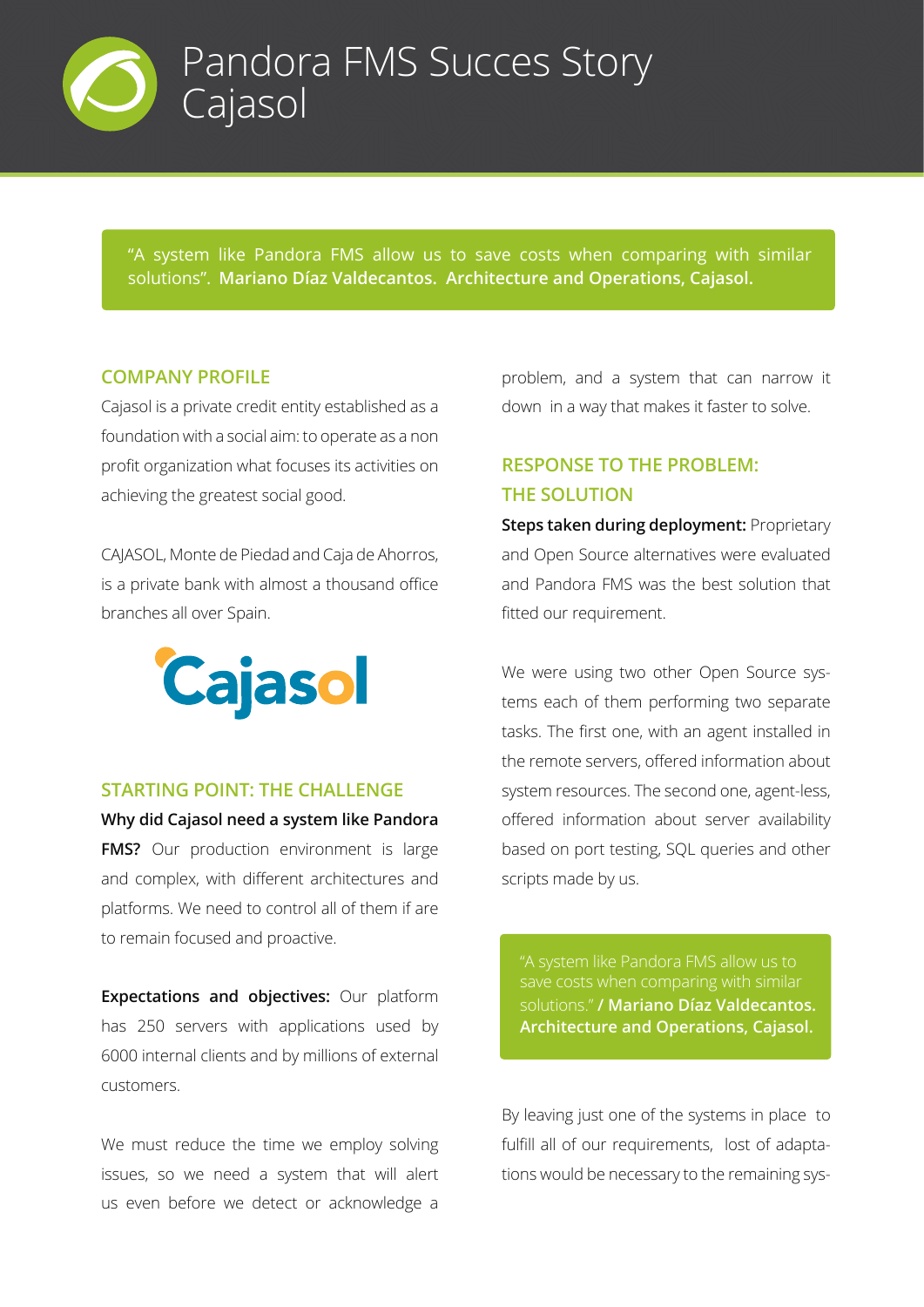

tem, but Pandora had all the features we needed out-of-the-box and also had a very friendly console.

Furthermore deal breaking point was its high capability to employ diverse checking systems. During the the commissioning of the project we had the support of El Sendero, Artica's official partner, which developed a deployment that included:

• Customization of the graphical interface and its integration with the corporate image.

• Control consoles for operators and administrators with limited access to common operations depending on each user profile.

• Deployment and configuration of 240 customized agents to control data services, network monitoring, storage services, web applications, etc.

• Alert thresholds definition.

• Documentation tool for operators and administrators.

• Training plan based of face sessions for operators and administrators.

**What kind of user can benefit from Pandora FMS?** Internal clients, because every application used by the staff, either in our central services or in the local office, is monitored. External clients also benefit from it, as the server side of critical services like Electronic Bank, Phone Bank and Cash Terminal network is also monitored.

In this way we can predict errors and we can narrow the margin of error focus and we can anticipate solutions and their possible effects in the system.

applications used by 6000 internal clients solving issues" **/ Mariano Díaz Valdecantos. Architecture and Operations, Cajasol.**

**What were the requirements for the deployment?** We had other systems deployed, so Pandora FMS must be able to integrate with the features already in place.

The agent should be able to work on (AIX, Linux and Windows) without the need for a lot of resources.